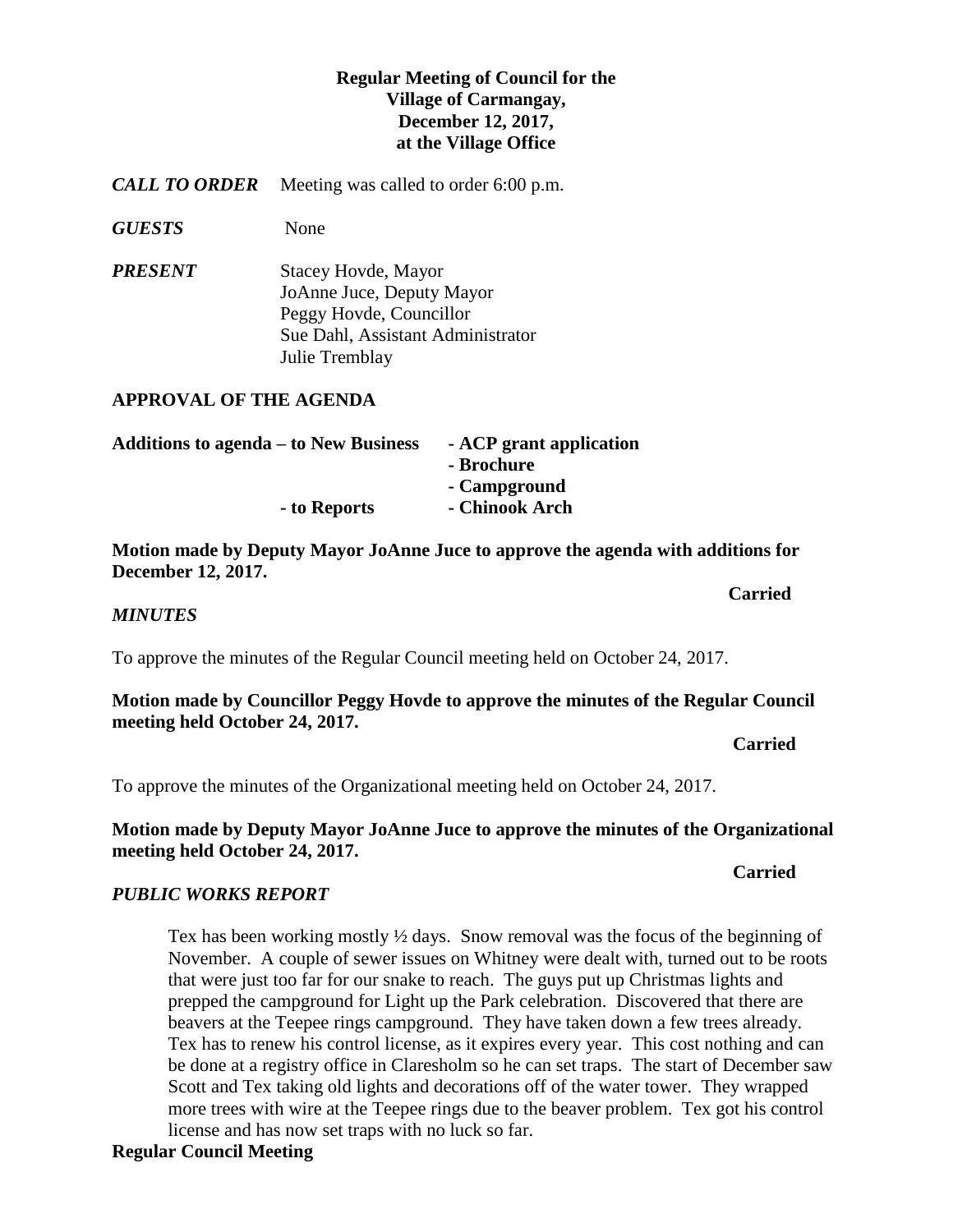#### *BUSINESS ARISING FROM THE MINUTES*

a) Audio recording policy – A draft policy was circulated to council. Amendments were suggested.

#### **Motion made by Deputy Mayor JoAnne Juce to adopt the audio recording policy as amended.**

**Carried**

b) Bylaw #779 – A draft bylaw was handed out to council.

#### **Motion made by Councillor Peggy Hovde to table until the next meeting.**

**Carried**

#### *ADMINISTRATOR REPORT*

Heather completed all the work for the Fortis franchise fee prior to leaving for surgery. Prep work for the policy and bylaw amendment. Final prep work for the public auction with the ad to the Advocate and putting all the expenses to the landowner's account. Reminder letters have been sent to residents with outstanding taxes that interest will be charged in January. This generated quite a response as we received over \$10,000 in payments. The tax sale was quite uneventful. Though bidding was open for 30 minutes, there were no bids. Muni-affairs was contacted to find out the next steps. Letters were sent to residents with overdue utility accounts. Water bills will go out next week – new rates as of January 1<sup>st</sup>. Reminder letters will go out with this utility bill, as well as in the newsletter. We received our Federal Gas Tax.

## **Motion made by Councillor Peggy Hovde to send a letter to the Horticultural Society requesting an update on their progress towards securing the windmill blade.**

#### *FINANCIAL REPORTS*

Approval of accounts payable for October and November 2017. Approval of monthly statement for October and November 2017.

#### **Motion made by Councillor Peggy Hovde to accept the financial reports for October and November 2017.**

**Carried**

**Carried**

#### *NEW BUSINESS*

a) Councillor Code of Conduct – distributed and signed

b) New Canada Post Lease Agreement –

#### **Motion made by Councillor Peggy Hovde to give a new 1 year Canada Post lease at \$2628/year to be reviewed in October 2018.**

#### **Regular Council Meeting**

**Carried**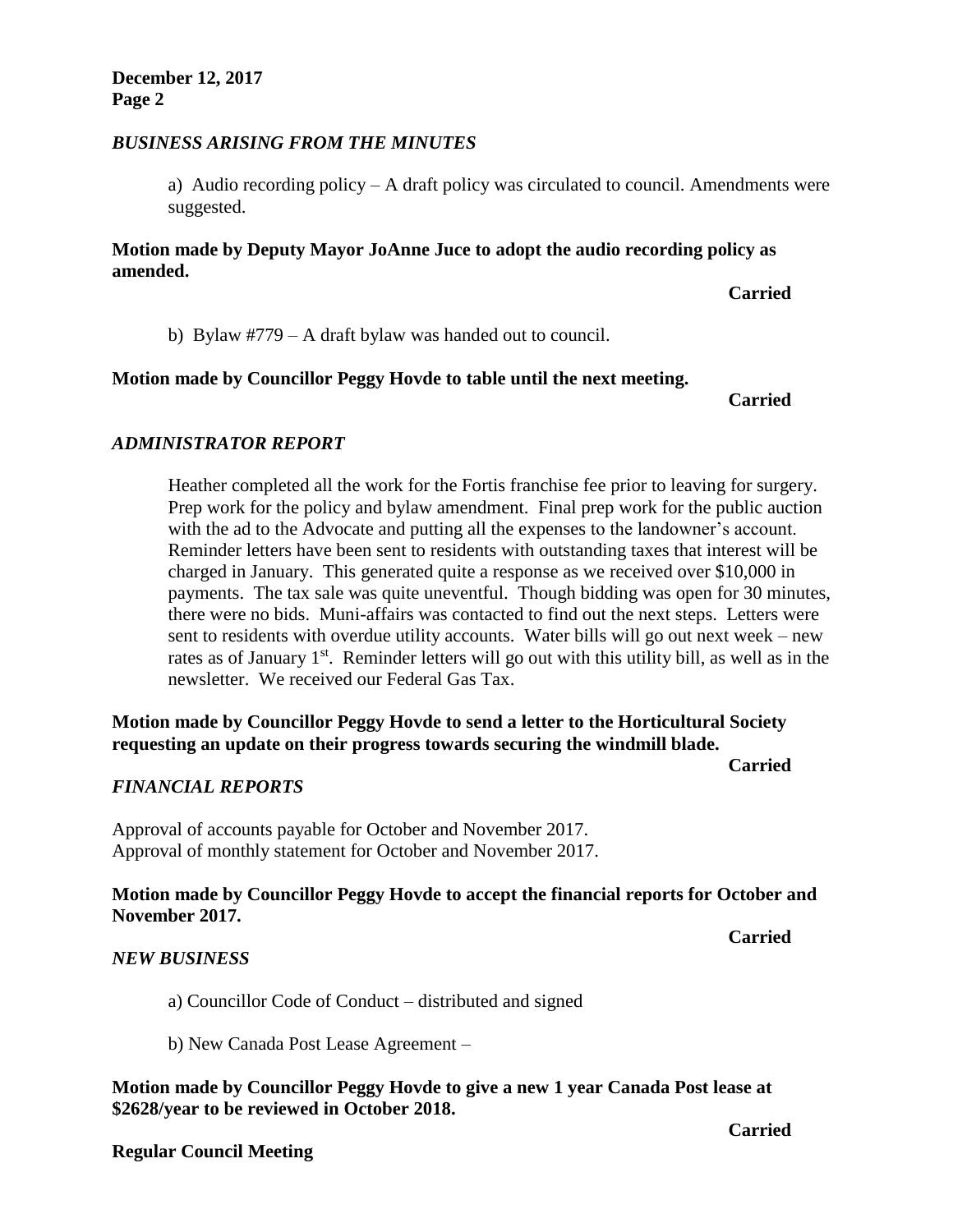i) MLA building –

place between them and the Village.

**Motion made by Councillor Peggy Hovde to send a letter to the Historical Society rescinding the offer to sell the Historical Society the MLA building for \$1.**

**Carried**

**Carried**

**Carried**

**Carried**

**Carried**

**Carried**

**Motion made by Deputy Mayor JoAnne Juce to select Judie Dahl and Lorne Copleston as members at large for the MPC committee.**

d) Tree trimming bill – Todd McFarland had some trees on his boulevard trimmed and presented the office with the bill.

## **Motion made by Councillor Peggy Hovde to pay the bill**

e) Water Service Agreement – Council was presented with a draft water service agreement. One amendment was suggested in regards to a deposit.

**Motion made by Councillor Peggy Hovde to approve the water service agreement with the amendment.**

**Motion made by Deputy Mayor JoAnne Juce to send the property owner a registered letter stating that he has 10 days from the receipt of said letter to recover his property before the Village begins cleanup.**

g) Unsightly property –

being loose and swinging, it needs some maintenance. Ideally, Council would like to see it lit up all year long.

**Motion made by Councillor Peggy Hovde to send letters to residents who aren't upholding Bylaw #667 Carried**

h) Water tower – This icon was erected in 1911. Now due to the old Christmas lights

Wi-Fi- Wi-Fibre equipment is on the water tower, but currently there is no contract in

**Motion made by Deputy Mayor JoAnne Juce to have Administration research and prepare** 

**December 12, 2017 Page 3**

c) MPC Selection –

f) Tax sale –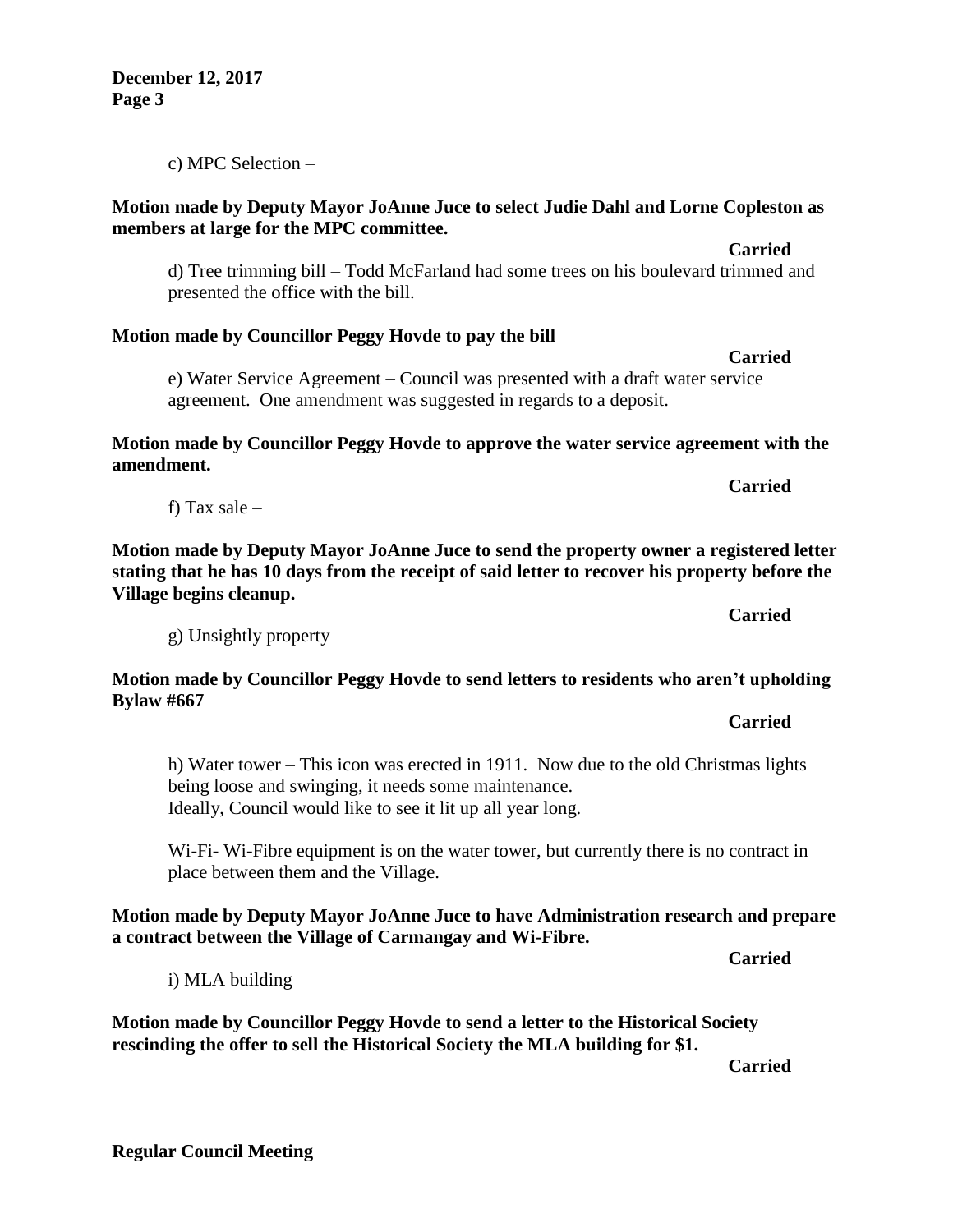j) Whitney Street – Mayor Hovde has been investigating "sewer lining". It is a less invasive, and less costly way to fix the sewer. The quote from a dealer in Calgary is \$300/m for a total cost of approximately \$150,000. Accepted as information at this time.

k) Old water plant – Currently houses all the electrical and the water line passes through here. The cost to move the electrical was quoted at \$39,000. We pay approximately \$2500 in utility fees for this building. Accepted as information at this time.

l) Interim budget – An interim budget must be in place for 2018.

## **Motion made by Councillor Peggy Hovde to accept Interim Budget**

**Carried**

m) ACP grant application – The County CAO sent the draft grant application for our approval and asked for a motion of support.

## **Motion made by Deputy Mayor JoAnne Juce to support Vulcan County's ACP grant application.**

#### **Carried**

n) Brochure – a brochure with all service groups integrated into one. Administration will send out letters to the service clubs to gather information for the brochure.

o) Campground – Mayor Hovde informed Council of the Lion's Club intention to assume day to day operation of the campground.

## **REPORTS**

**a) ORRSC** Orientation meeting Membership fees are going up 2% Subdivision fees are going up \$100

**b) MARQUIS**  See report – page 7

#### **c) VULCAN DISTRICT SOLID WASTE**  Organizational meeting Lease to purchase new truck

**d) CARMANGAY AND DISTRICT LIBRARY BOARD** See report – page 8

**Motion made by Councillor Peggy Hovde that Administration send a letter to the Library Board requesting minutes, manager's report and financial report monthly.**

**Carried**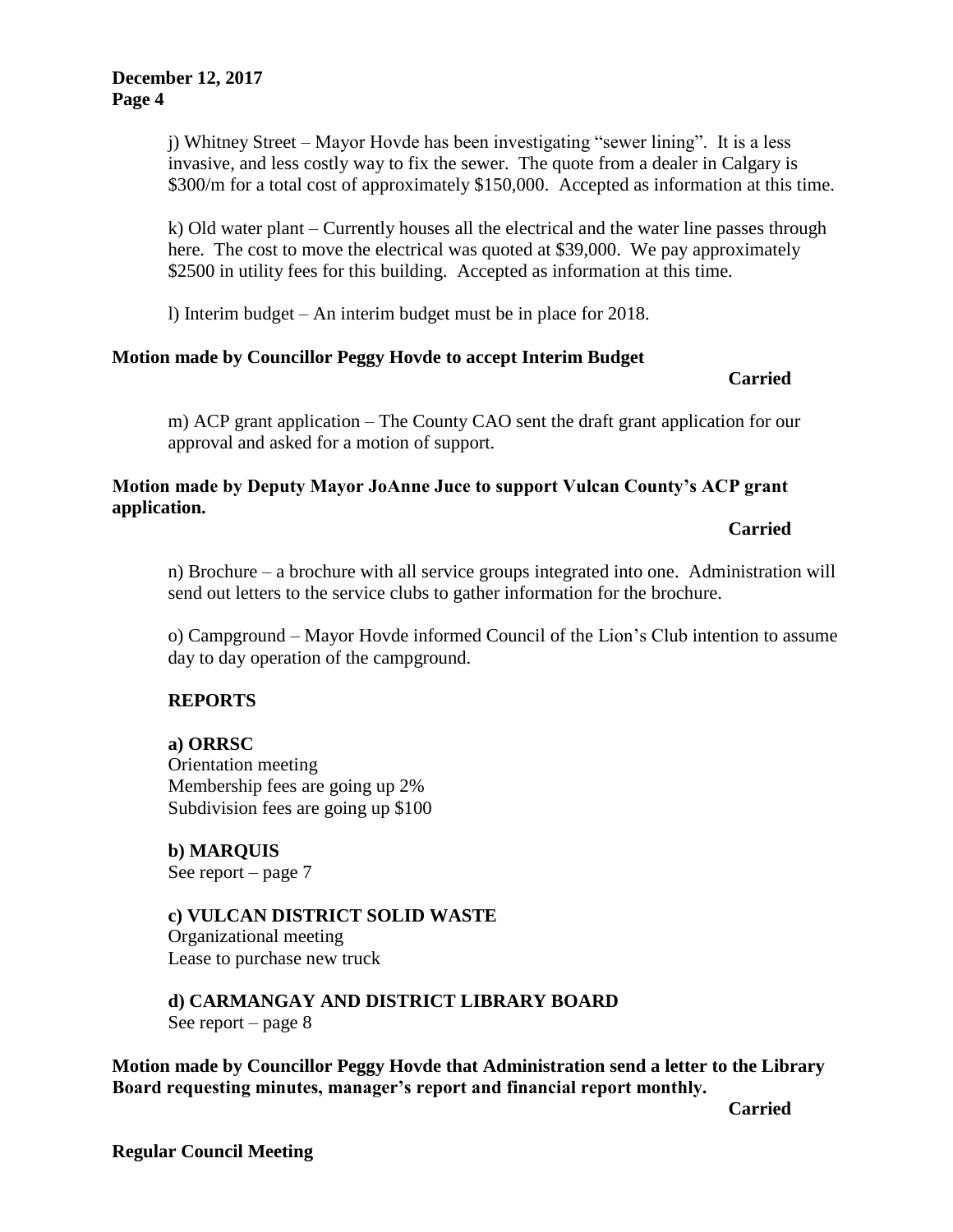**December 12, 2017 Page 5**

#### **e) SUBDIVISION APPEAL BOARD** No report

#### **f) FCSS**  See report - page 9

## **g) HALL BOARD**

No report

# **h) SOUTHGROW**

No report

## **i) TWIN VALLEY REGIONAL WATER COMMISSION**

Chair is Paul Taylor Town of Vulcan agreed on percentage allocation. Carmangay will increase slightly due to this. It will be reviewed every 5 years.

## **j) MAYORS AND REEVES OF SOUTHWEST ALBERTA**

Organization remains the same

**k) HISTORICAL SOCIETY** See report – page 10

**l) VBDS** Disbanded

**m) Chinook Arch** See report – page 11

**n) Communications Meeting** No report

## **CORRESPONDENCE**

Oldman Watershed Council – funding request Letter from concerned resident – concerns from last meeting minutes Alarie – final payout of assets

## **EXECUTIVE SESSION**

**None**

**Regular Council Meeting**